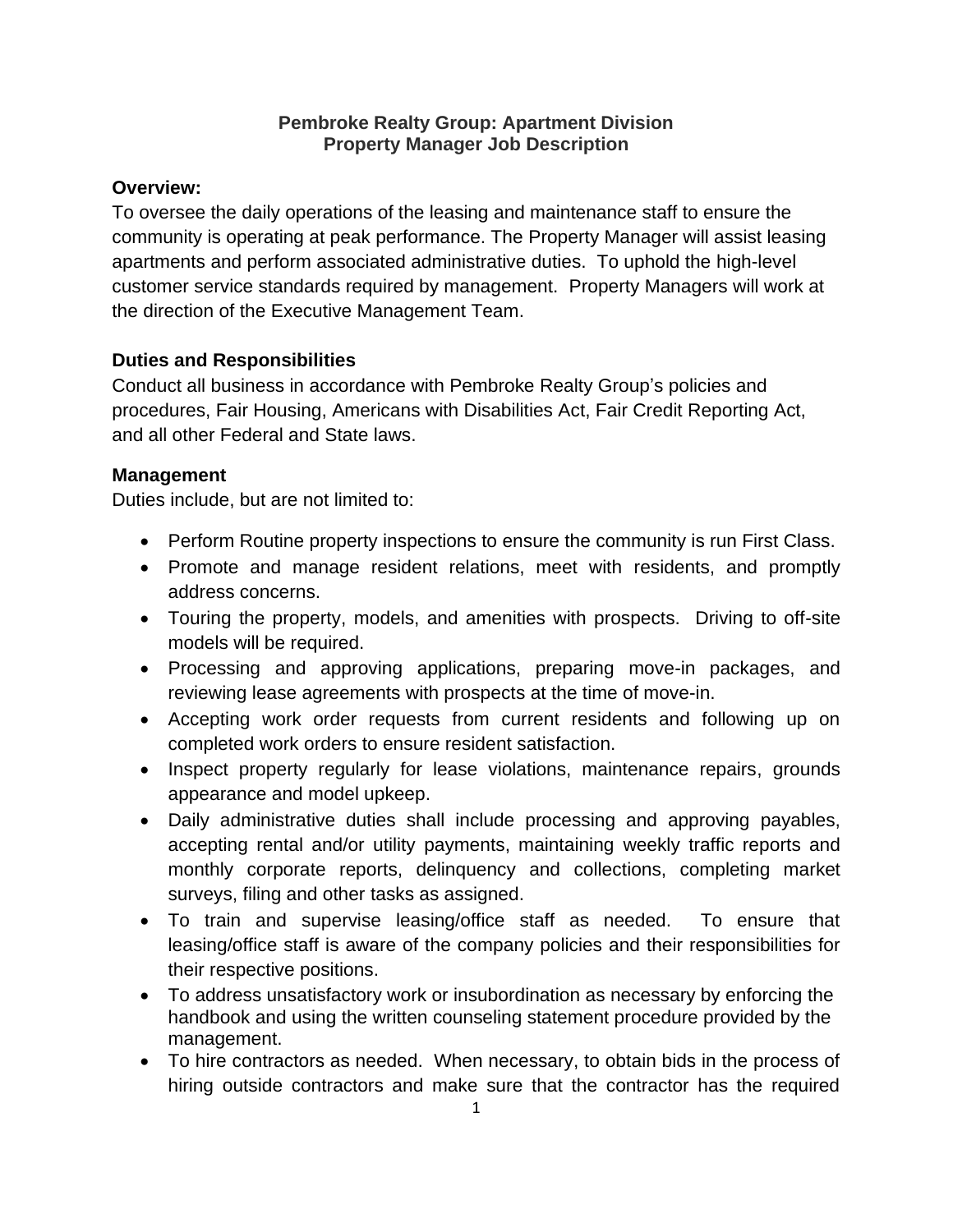insurance prior to performing any service. To give the contractor a detailed description of the work needed and to oversee the performance of these duties. To be familiar with all contracts.

- To communicate openly and professionally with the Maintenance Supervisor and maintenance staff.
- To assist the Executive Management team in the development of annual budgets by submitting recommendations for major improvements and expenditures.
- To directly supervise all support staff, including assigning tasks, reviewing the work when completed and providing direction as necessary.
- To have reliable transportation available at all times.
- To be familiar with company policies regarding office conduct, dress code, etc. and to adhere to them strictly. To review and communicate with all staff the company policies as addressed in the corporate employee handbook. Conduct business in line with Company Core Values and Mission Statement.
- Abides and enforces the Fair Housing Laws, ADA, and VRLTA and all safety regulations.
- Responsible to conduct inspections of vacant apartments after move-outs and prior to move-ins.
- Manage the communities' revenue and expenses per the budget.
- Review and manage the collection of bad debt accounts.
- Oversee evictions and represent property in court and any legal matters.
- To review timesheets for accuracy and address any discrepancies.
- To be available afterhours or on weekends to address and assist during an emergency situation on property.

## **General**

- Work hours: 40 hours per week. Our offices are open seven days a week and will require weekend availability.
- Perform any additional duties as assigned by the Executive Management Team.

## **Qualifications**

**The following qualifications are required for the Property Manager position. Any misrepresentation of qualifications at the time of hire may result in termination of employment.**

- High School Diploma or equivalent.
- Basic accounting, record-keeping, and the ability to multitask.